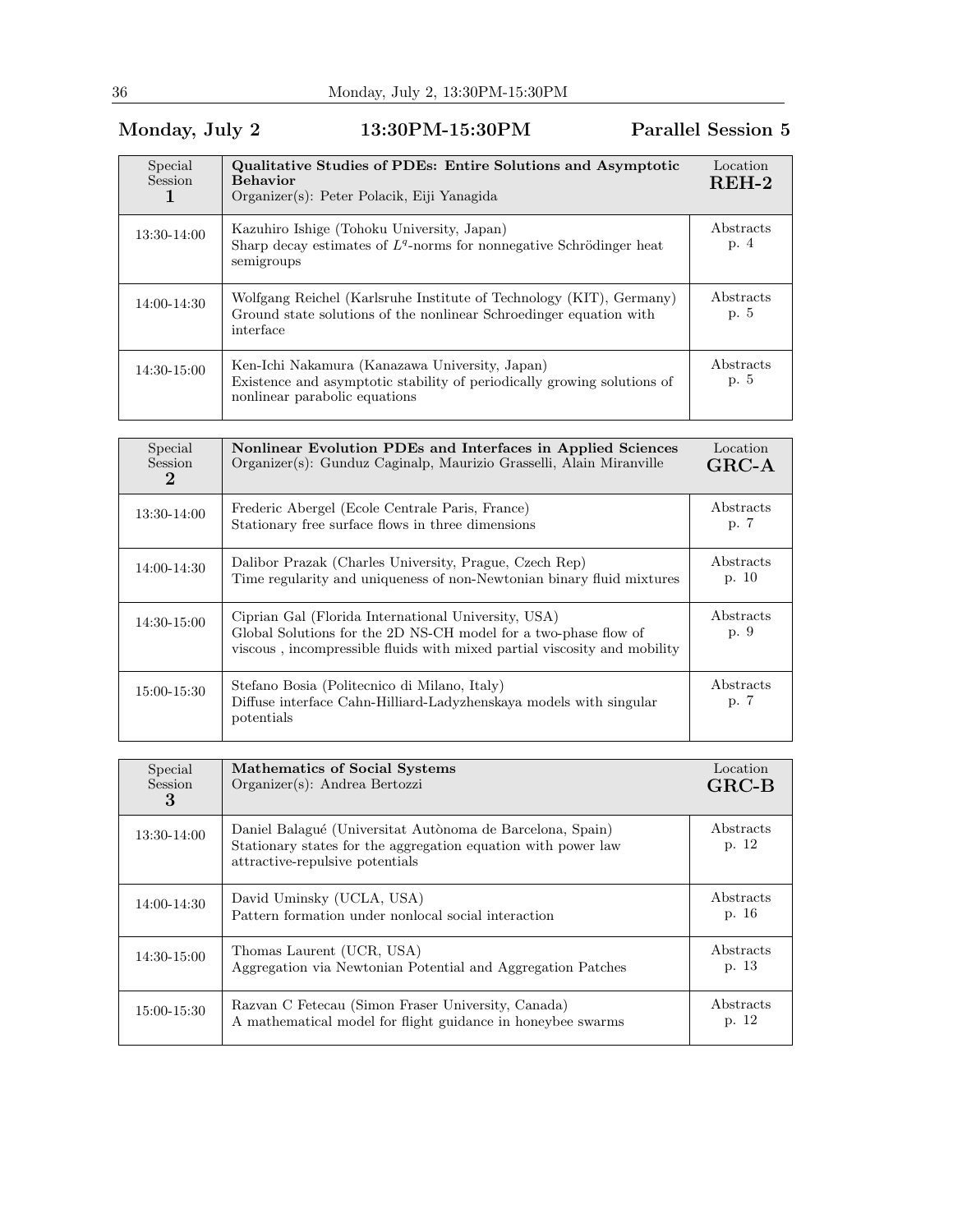| Special<br>Session<br>11 | Advances in Classical and Geophysical Fluid Dynamics<br>Organizer(s): Madalina Petcu, Roger Temam, Shouhong Wang                                                  | Location<br>$GRC-I$ |
|--------------------------|-------------------------------------------------------------------------------------------------------------------------------------------------------------------|---------------------|
| 13:30-14:00              | Djoko Wirosoetisno (Durham University, England)<br>Navier-Stokes equations on the beta-plane and the sphere                                                       | Abstracts<br>p. 51  |
| 14:00-14:30              | Aimin Huang (Indiana University Bloomington, USA)<br>The Linearized 2D Inviscid Shallow Water Equations in a Rectangle:<br>Boundary Conditions and Well-Posedness | Abstracts<br>p. 49  |
| 14:30-15:00              | Antoine Rousseau (Inria, France)<br>Quasi-hydrostatic modelling in geophysical fluid dynamics                                                                     | Abstracts<br>p. 50  |
| 15:00-15:30              | Shouhong Wang (Indiana University, USA)<br>Dynamic Transition Theory for Thermohaline Circulation                                                                 | Abstracts<br>p. 51  |

| Special<br>Session<br>14 | Mathematical Models in Biology and Medicine<br>Organizer(s): Yang Kuang, Bingtuan Li, Jiaxu Li, Andrew Nevai                                                                 | Location<br>$GRC-C$ |
|--------------------------|------------------------------------------------------------------------------------------------------------------------------------------------------------------------------|---------------------|
| 13:30-14:00              | Yun Kang (Arizona State University, USA)<br>Multiple attractors in intraguild predation models with<br>generalist/specialist predator                                        | Abstracts<br>p. 61  |
| 14:00-14:30              | Xinyu Song (Xinyang Normal University, Peoples Rep of China)<br>Periodic solutions of a predator-prey system with nonmonotonic<br>response function and impulsive harvesting | Abstracts<br>p. 64  |
| 14:30-15:00              | Andrew Nevai (University of Central Florida, USA)<br>A PDE model for predator-prey dynamics with a resource subsidy                                                          | Abstracts<br>p. 64  |
| 15:00-15:30              | Jonathan Forde (Hobart and William Smith Colleges, USA)<br>Mathematical Models of the Role of Immune Exhaustion in Hepatitis<br>B and Delta Coinfection                      | Abstracts<br>p. 60  |

| Special<br><b>Session</b><br>15 | Nonlinear Evolution Equations, Inclusions and Related Topics<br>Organizer(s): Mitsuharu Otani, Tohru Ozawa, N. U. Ahmed, S.<br>Migorski, I. I. Vrabie                   | Location<br>$GRC-G$ |
|---------------------------------|-------------------------------------------------------------------------------------------------------------------------------------------------------------------------|---------------------|
| 13:30-14:00                     | Ioan I Vrabie (Al. I. Cuza University, Romania)<br>Nonlinear delay evolution inclusions with nonlocal conditions on the<br>initial history                              | Abstracts<br>p. 72  |
| 14:00-14:30                     | Popescu Marius (Al. I. Cuza University of Iasi, Romania, Romania)<br>Viability of a time dependent closed set with respect to a semilinear<br>delay evolution inclusion | Abstracts<br>p. 70  |
| 14:30-15:00                     | Arian Novruzi (University of Ottawa, Canada)<br>Regularity and Singularities of Optimal Convex Shapes in the Plane                                                      | Abstracts<br>p. 70  |
| 15:00-15:30                     | Govindan E Trivellore (Instituto Politecnico Nacional, Mexico)<br>Robust feedback stabilization of solutions of stochastic evolution<br>equations with delay            | Abstracts<br>p. 71  |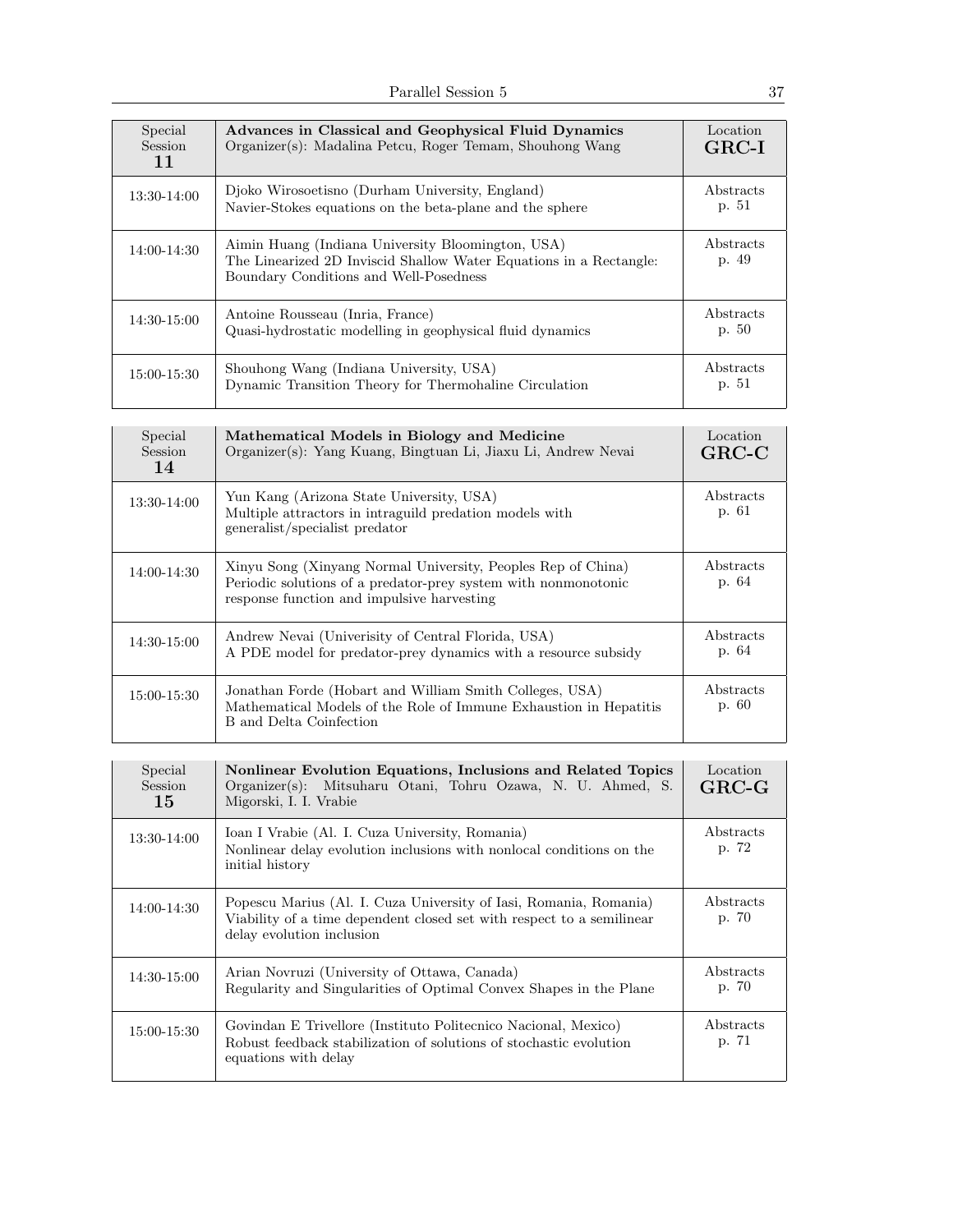| Special<br><b>Session</b><br>20 | <b>Stochastic-Statistical Modeling of Climate</b><br>Organizer(s): Dimitris Giannakis, John Harlim, Andrew Majda                                                | Location<br>$REH-4$ |
|---------------------------------|-----------------------------------------------------------------------------------------------------------------------------------------------------------------|---------------------|
| 13:30-14:00                     | Stamen Dolaptchiev (Goethe-University Frankfurt, Germany)<br>Stochastic subgrid-scale parameterization designed for a<br>finite-difference model discretization | Abstracts<br>p. 88  |
| 14:00-14:30                     | Themistoklis Sapsis (New York University, USA)<br>Blended reduced subspace algorithms for uncertainty quantification                                            | Abstracts<br>p. 90  |
| 14:30-15:00                     | Michal Branicki (Courant Institute, NYU, USA)<br>Quantifying uncertainty for predictions with model error in<br>non-Gaussian systems with intermittency         | Abstracts<br>p. 88  |
| 15:00-15:30                     | Juan M Restrepo (University of Arizona, USA)<br>How do you determine whether the Earth is Warming Up?                                                           | Abstracts<br>p. 90  |

| Special<br><b>Session</b><br>22 | Topological and Variational Methods for Boundary Value<br>Problems<br>Organizer(s): John R. Graef, Lingju Kong, Bo Yang                                                                                                                                          | Location<br>$REH-1$ |
|---------------------------------|------------------------------------------------------------------------------------------------------------------------------------------------------------------------------------------------------------------------------------------------------------------|---------------------|
| 13:30-14:00                     | Lingju Kong (University of Tennessee at Chattanooga, USA)<br>On a discrete fourth order periodic boundary value problem                                                                                                                                          | Abstracts<br>p. 96  |
| 14:00-14:30                     | Saroj Panigrahi (University of Hyderabad, India)<br>Oscillation results for fourth order nonlinear mixed neutral differential<br>equations                                                                                                                       | Abstracts<br>p. 98  |
| 14:30-15:00                     | Yu Tian (Beijing University of Posts and Telecommunications, China;<br>Baylor University, USA (visitor scholar), Peoples Rep of China)<br>Applications of variational methods to anti-periodic boundary value<br>problem for second-order differential equations | Abstracts<br>p. 98  |
| $15:00 - 15:30$                 | Min Wang (University of Tennessee at Chattanooga, USA)<br>Fractional boundary value problems with integral boundary conditions                                                                                                                                   | Abstracts<br>p. 99  |

| Special<br><b>Session</b><br>23 | Topological and Combinatorial Dynamics<br>Organizer(s): Lluis Alseda, Francisco Balibrea Gallego, Piotr Oprocha | Location<br>$GRC-H$ |
|---------------------------------|-----------------------------------------------------------------------------------------------------------------|---------------------|
| 13:30-14:00                     | William R Ott (University of Houston, USA)<br>Memory loss for time-dependent dynamical systems                  | Abstracts<br>p. 104 |
| 14:00-14:30                     | Keonhee Lee (Chungnam National University, Korea)<br>Robust Dynamics of $C^1$ -Generic Diffeomorphisms          | Abstracts<br>p. 103 |
| 14:30-15:00                     | Manseob Lee (Mokwon University, Korea)<br>Shadowable chain transitive sets of $C^1$ -vector fields              | Abstracts<br>p. 103 |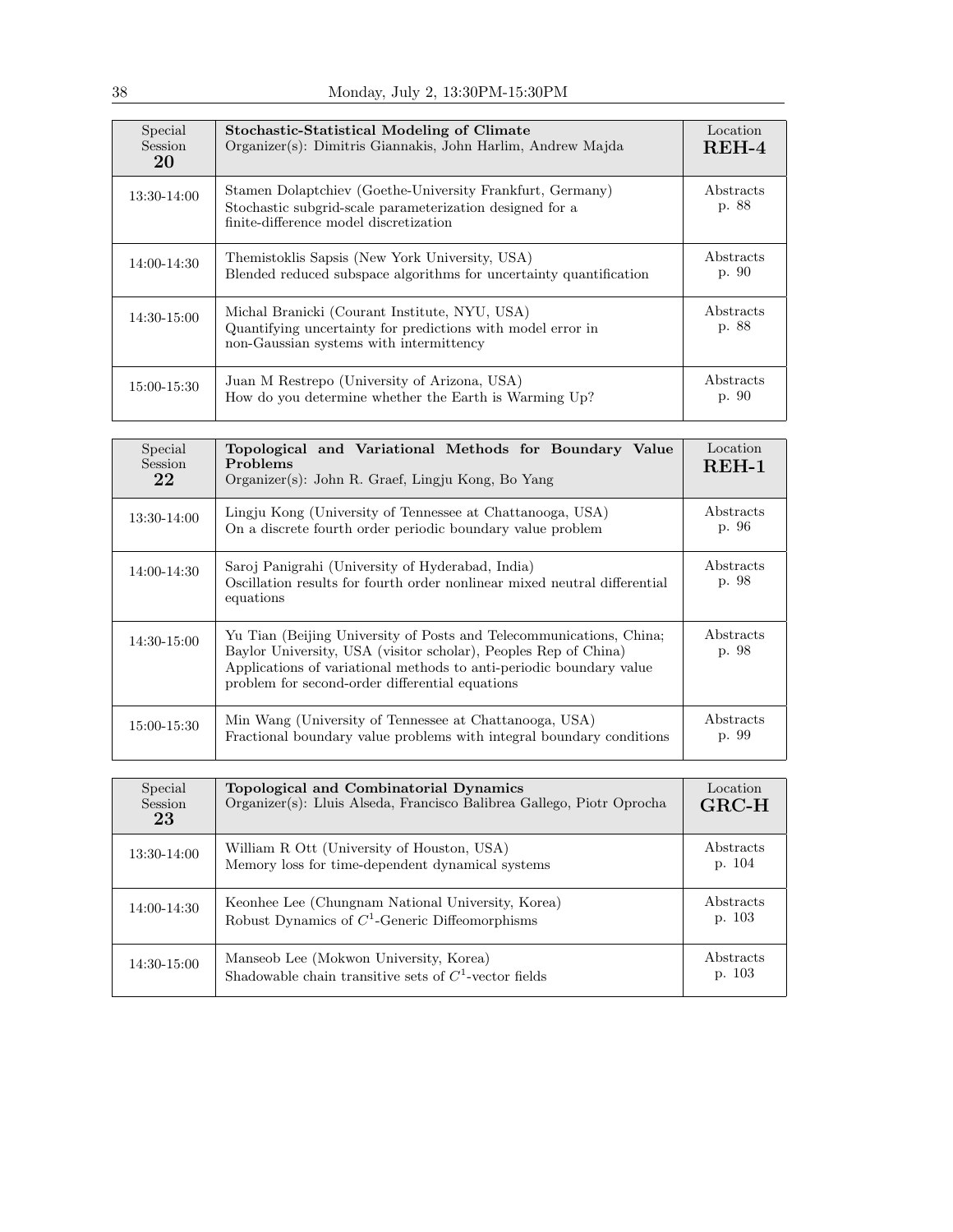| Special<br>Session<br>24 | Geometric Mechanics<br>Organizer(s): Tom Mestdag, Manuel de Leon, Frans Cantrijn, Aziz Ham-<br>douni, Dina Razafindralandy, Jean-Claude Zambrini | Location<br>$REH-5$        |
|--------------------------|--------------------------------------------------------------------------------------------------------------------------------------------------|----------------------------|
| 13:30-14:00              | Manuel de Leon (Instituto de Ciencias Matematicas, ICMAT, Spain)<br>Hamilton-Jacobi theory for classical field theories                          | Abstracts<br>p. 107        |
| 14:00-14:30              | Luca Vitagliano (DipMat, University of Salerno, Italy)<br>A very general Hamilton-Jacobi theorem                                                 | Abstracts<br>p. 110        |
| 14:30-15:00              | Miguel Vaquero (ICMAT, Spain)<br>Hamilton-Jaboci Theory for Singular Lagrangians                                                                 | Abstracts<br>p. 110        |
| 15:00-15:30              | Edith Padron (University of La Laguna, Spain)<br>An extension of the Marsden-Weinstein reduction process to the<br>symplectic algebroid setting  | <i>Abstracts</i><br>p. 109 |

| Special<br>Session<br>25 | Dynamics in Complex Biological Systems<br>Organizer(s): Bijoy K. Ghosh, Akif Ibraguimov, Qishao Lu, Jianzhong<br>Su                                    | Location<br>$REH-6$ |
|--------------------------|--------------------------------------------------------------------------------------------------------------------------------------------------------|---------------------|
| 13:30-14:00              | Lake R Ritter (Southern Polytechnic State University, USA)<br>Foam cell formation in atherogenesis                                                     | Abstracts<br>p. 114 |
| 14:00-14:30              | Richard Schugart (Western Kentucky University, USA)<br>Using a Mathematical Model to Analyze the Treatment of a Wound<br>Infection with Oxygen Therapy | Abstracts<br>p. 114 |
| 14:30-15:00              | Jianzhong Su (University of Texas at Arlington, USA)<br>A Model for Foreign Body and its Stability Analysis                                            | Abstracts<br>p. 114 |
| 15:00-15:30              | Indika B Wijayasinghe (Texas Tech University, USA)<br>Eye/Head Movement Dynamics Satisfying the Donders Law                                            | Abstracts<br>p. 115 |

| Special<br><b>Session</b><br>$27\,$ | <b>Transport Barriers in Dynamical Systems</b><br>Organizer(s): George Haller, Wenbo Tang                                          | Location<br>$REH-8$ |
|-------------------------------------|------------------------------------------------------------------------------------------------------------------------------------|---------------------|
| 13:30-14:00                         | Jean-Luc Thiffeault (University of Wisconsin, Madison, USA)<br>Moving walls accelerate mixing                                      | Abstracts<br>p. 124 |
| 14:00-14:30                         | Michael Allshouse (MIT, USA)<br>Transport Barrier Detection via Braid Theory                                                       | Abstracts<br>p. 120 |
| 14:30-15:00                         | Mark A Stremler (Virginia Tech, USA)<br>Topological chaos in systems 'stirred' by almost-cyclic sets                               | Abstracts<br>p. 124 |
| 15:00-15:30                         | Sanjeeva Balasuriya (Connecticut College, USA)<br>Explicit stable and unstable manifolds in a class of unsteady 2D and<br>3D flows | Abstracts<br>p. 120 |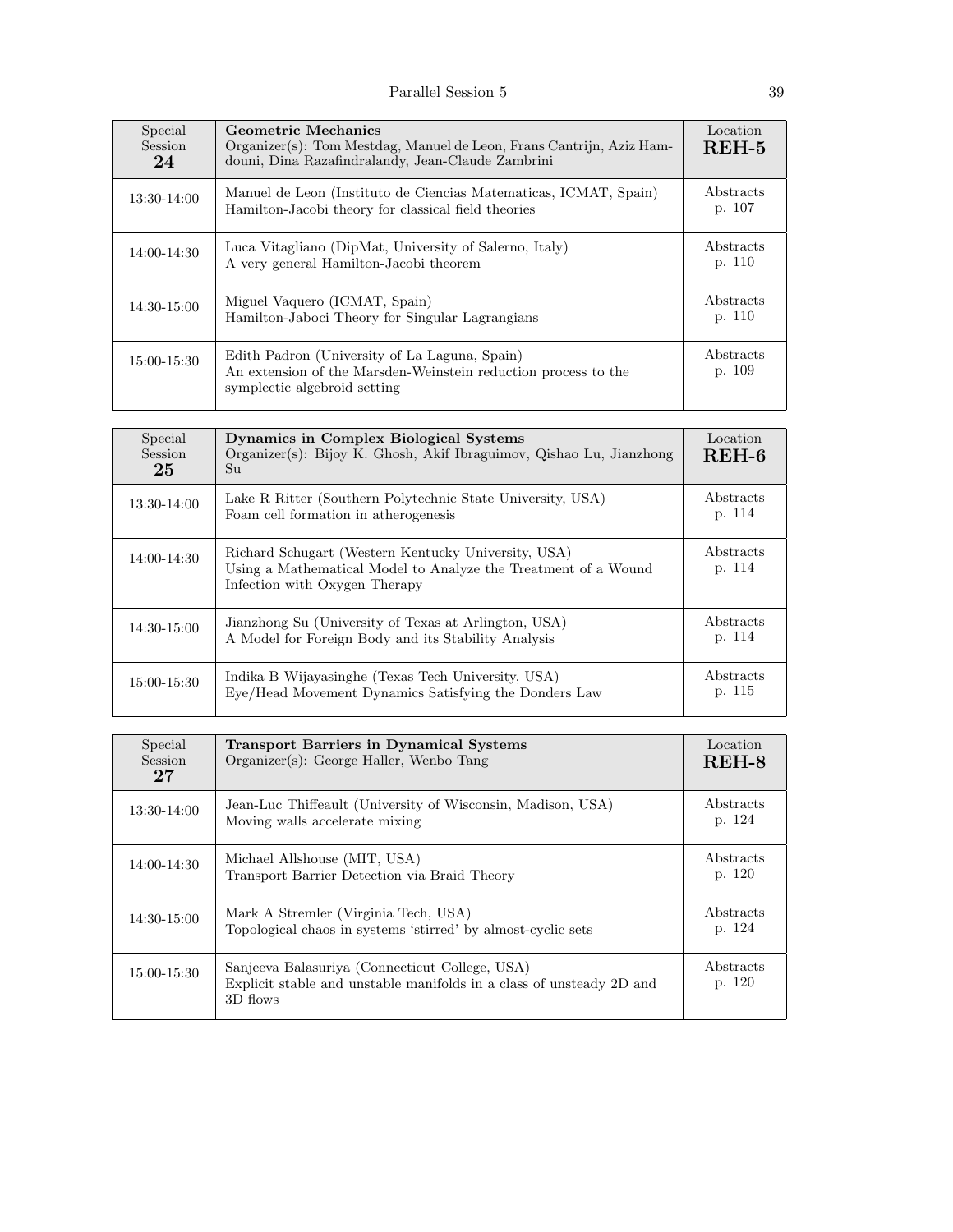| Special<br>Session<br>30 | Recent Developments on Turbulence<br>Organizer(s): Eleftherios Gkioulekas, Michael Jolly                                           | Location<br>POI-C   |
|--------------------------|------------------------------------------------------------------------------------------------------------------------------------|---------------------|
| 13:30-14:00              | Marija Vucelja (Courant Institute of Mathematical Sciences, USA)<br>Fractal contours of scalar in smooth flows                     | Abstracts<br>p. 136 |
| 14:00-14:30              | Animikh Biswas (University of North Carolina-Charlotte, USA)<br>Maximal spatial analyticity radius for the Navier-Stokes equations | Abstracts<br>p. 133 |
| $14:30-15:00$            | Vincent R Martinez (Indiana University-Bloomington, USA)<br>Dissipative length scales of the Navier-Stokes equations               | Abstracts<br>p. 135 |
| 15:00-15:30              | Alexey Cheskidov (University of Illinois at Chicago, USA)<br>Analytical approach to intermittency in turbulence                    | Abstracts<br>p. 133 |

| Special<br><b>Session</b><br>33 | Nonlinear Elliptic and Parabolic Problems in Mathematical<br><b>Sciences</b><br>Organizer(s): Yoshihisa Morita, Junping Shi                                                  | Location<br>$REH-9$ |
|---------------------------------|------------------------------------------------------------------------------------------------------------------------------------------------------------------------------|---------------------|
| 13:30-14:00                     | Carlos V Rocha (Instituto Superior Tecnico, Portugal)<br>Connection Graphs for Sturm Attractors of $S^1$ -Equivariant Parabolic<br>Equations                                 | Abstracts<br>p. 149 |
| 14:00-14:30                     | Yihong Du (University of New England, Australia, Australia)<br>Evolution and long-time behavior of the free boundary in nonlinear<br>Stefan problems                         | Abstracts<br>p. 147 |
| 14:30-15:00                     | Hayato Chiba (Kyushu university, Japan)<br>Reduction of parabolic PDEs                                                                                                       | Abstracts<br>p. 147 |
| 15:00-15:30                     | Shinya Okabe (Mathematical Institute, Tohoku University, Japan)<br>Long time existence of shortening-straightening flow for non-closed<br>planar curves with infinite length | Abstracts<br>p. 149 |

| Special<br>Session<br>34 | Multi-phase Flows in Porous Media and Related Systems<br>Organizer(s): David Ambrose, Xiaoming Wang, Steven Wise                                  | Location<br>$MAG-A$ |
|--------------------------|---------------------------------------------------------------------------------------------------------------------------------------------------|---------------------|
| 13:30-14:00              | Ying Sun (Drexel University, USA)<br>3-D pore-scale resolved model for coupled species/charge/fluid<br>transport in a vanadium redox flow battery | Abstracts<br>p. 154 |
| 14:00-14:30              | Milton C Lopes Filho (IMECC-UNICAMP, Brazil)<br>Stability of 2D incompressible flows under 3D perturbations                                       | Abstracts<br>p. 153 |
| 14:30-15:00              | Antoine Mellet (University of Maryland, USA)<br>Liquid Drops sliding down an inclined plane                                                       | Abstracts<br>p. 153 |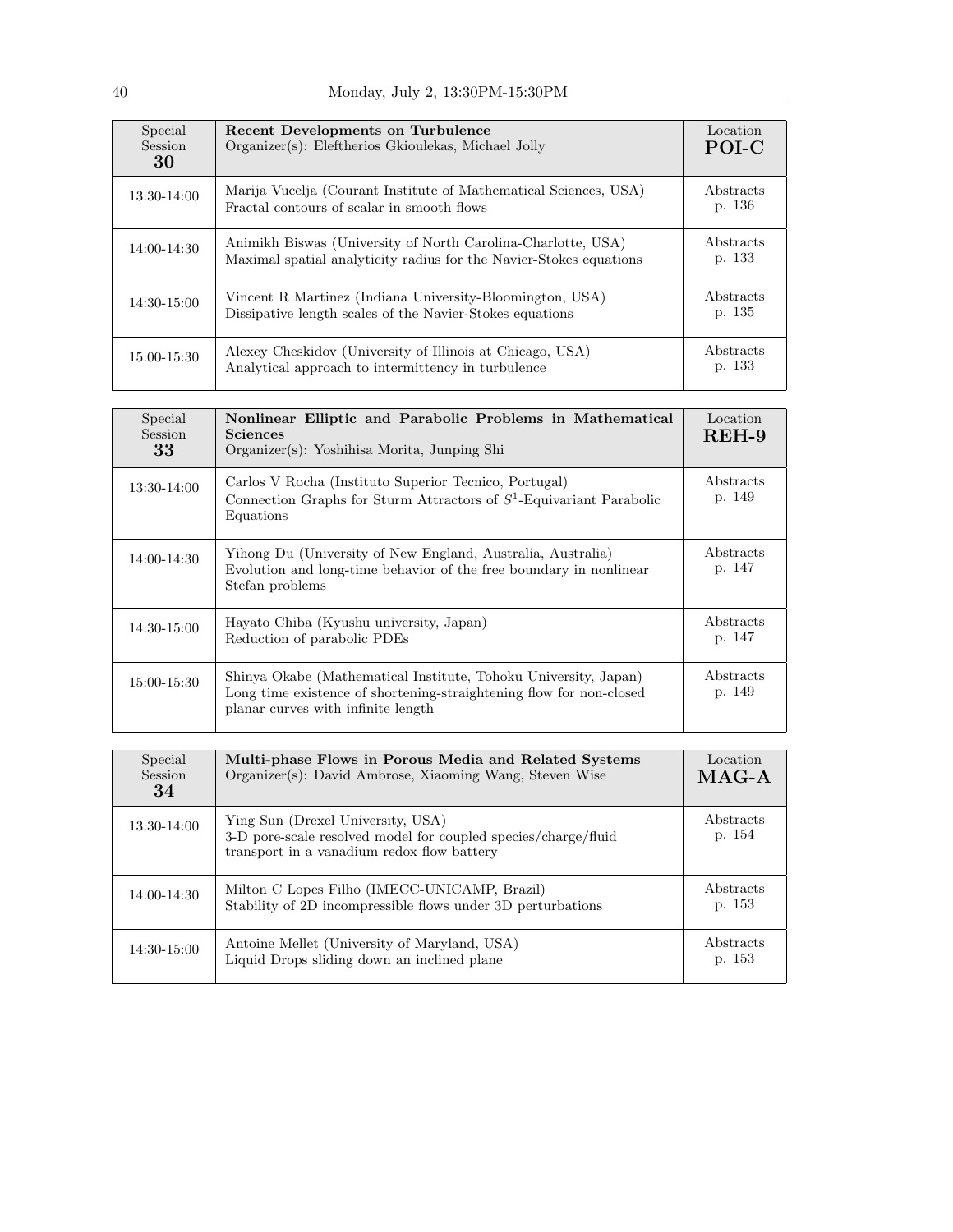| Special<br>Session<br>35 | Qualitative Theory of Nonlinear ODEs and Applications<br>$Organizer(s)$ : Fabio Zanolin                                                      | Location<br>$MAG-C$ |
|--------------------------|----------------------------------------------------------------------------------------------------------------------------------------------|---------------------|
| 13:30-14:00              | Gabriele Bonanno (University of Messina, Italy)<br>A local minimum theorem and applications to nonlinear ordinary<br>differential problems   | Abstracts<br>p. 156 |
| 14:00-14:30              | Pasquale Candito (University of Reggio Calabria, Italy)<br>Existence and multiplicity of solutions for a Dirichlet boundary value<br>problem | Abstracts<br>p. 156 |
| 14:30-15:00              | Antonia Chinni (University of Messina, Italy)<br>Existence results of solutions for $p(x)$ -Laplacian elliptic Dirichlet<br>problems         | Abstracts<br>p. 157 |
| 15:00-15:30              | Giuseppina D'Agui (DiSIA, University of Messina, Italy)<br>Mixed boundary value problems with Sturm-Liouville equations                      | Abstracts<br>p. 157 |

| Special<br><b>Session</b><br>37 | Mathematical Models and Computations in Cell and Develop-<br>mental Biology<br>Organizer(s): Anna Cai, Ching-Shan Chou, Qing Nie        | Location<br>REH-7   |
|---------------------------------|-----------------------------------------------------------------------------------------------------------------------------------------|---------------------|
| 13:30-14:00                     | Alexandra Jilkine (University of Arizona, USA)<br>A Stochastic Density-Dependent Switch Drives Spontaneous Cell<br>Polarization         | Abstracts<br>p. 164 |
| 14:00-14:30                     | Jinzhi Lei (Tsinghua University, Peoples Rep of China)<br>PDCD5-regulated cell fate decision after UV-irradiation induced DNA<br>damage | Abstracts<br>p. 164 |
| $14:30-15:00$                   | Doron Levy (University of Maryland, USA)<br>Mathematical Models for Phototaxis                                                          | Abstracts<br>p. 164 |
| 15:00-15:30                     | Xinfeng Liu (University of South Carolina, USA)<br>Mathematical modeling and computational studies for cell signaling<br>with scaffolds | Abstracts<br>p. 164 |

| Special<br>Session<br>48 | <b>Nonlinear Evolution Equations</b><br>Organizer(s): Alex Himonas, Gerson Petronilho                                | Location<br><b>POLB</b> |
|--------------------------|----------------------------------------------------------------------------------------------------------------------|-------------------------|
| 13:30-14:00              | Peter Topalov (Northeastern University, USA)<br>Generic non self-adjoint Zakharov-Shabat operators                   | Abstracts<br>p. 205     |
| $14:00 - 14:30$          | Katelyn J Grayshan (University of Notre Dame, USA)<br>Analysis of the b-family equation                              | Abstracts<br>p. 203     |
| 14:30-15:00              | Seungly Oh (University of Kansas, USA)<br>Smoothing results for Korteweg de-Vries equations on $\bf{R}$ and $\bf{T}$ | Abstracts<br>p. 204     |
| $15:00 - 15:30$          | Ming Chen (University of Pittsburgh, USA)<br>Illposedness of a weakly dispersive Boussinesq system                   | Abstracts<br>p. 202     |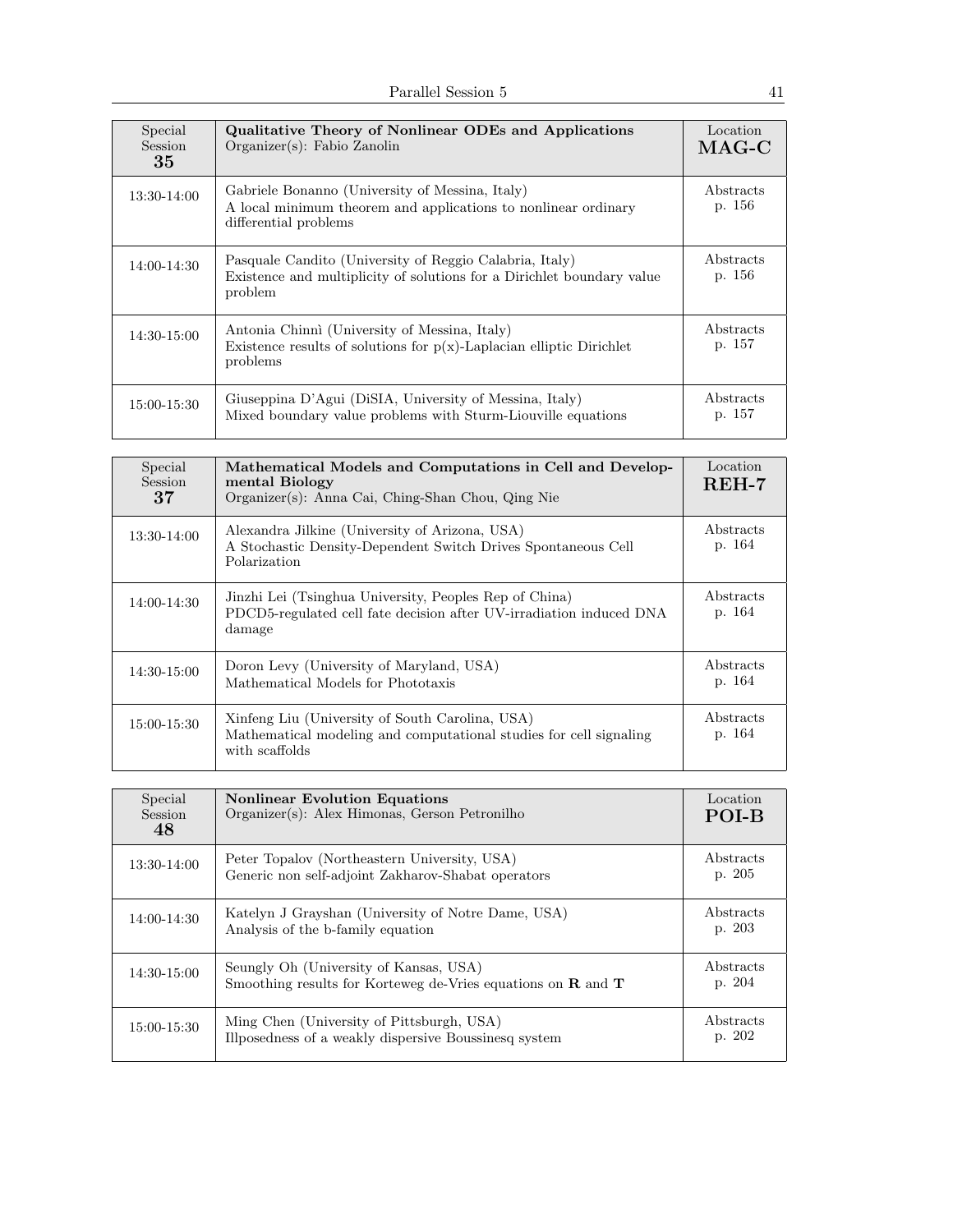| Special<br><b>Session</b><br>53 | Greedy Algorithms and Tensor Product Representations for<br><b>High-dimensional Problems</b><br>Organizer(s): Virginie Ehrlacher, Tony Lelievre | Location<br>$MAG-B$ |
|---------------------------------|-------------------------------------------------------------------------------------------------------------------------------------------------|---------------------|
| 13:30-14:00                     | Reinhold Schneider (TU Berlin, Germany)<br>Optimization in hierarchical tensor formats                                                          | Abstracts<br>p. 221 |
| 14:30-15:00                     | Antonio Falco (Universidad de Alicante, Spain)<br>Geometric Structures in Tensor Representations                                                | Abstracts<br>p. 220 |
| 15:00-15:30                     | Bernard G Haasdonk (University of Stuttgart, Germany)<br>The POD-Greedy Method: Convergence Rates and Applications                              | Abstracts<br>p. 220 |

| Special<br><b>Session</b><br>67 | Applied Analysis and Dynamics in Engineering and Sciences<br>Organizer(s): Thomas C Hagen, Janos Turi                                               | Location<br>POI-A   |
|---------------------------------|-----------------------------------------------------------------------------------------------------------------------------------------------------|---------------------|
| 13:30-14:00                     | Qingwen Hu (The University of Texas at Dallas, USA)<br>Global stability lobes of turning processes with state-dependent delay                       | Abstracts<br>p. 256 |
| 14:00-14:30                     | Lorena Bociu (NC State University, USA)<br>Linear models for fluid-elasticity interactions                                                          | Abstracts<br>p. 254 |
| $14:30-15:00$                   | Saroj P Pradhan (University Of Central Oklahoma, USA)<br>Stability Analysis of Human Respiratory System with both Central<br>and Peripheral control | Abstracts<br>p. 257 |
| 15:00-15:30                     | Florian Rupp (TU Munich, Germany)<br>On the Jellyfish Joyride: Mathematical Analysis of Catastrophes in<br>Maritime Ecosystems                      | Abstracts<br>p. 257 |

| Special<br><b>Session</b><br>70 | Modeling and Dynamics of Infectious Diseases<br>Organizer(s): Abba Gumel, Tufail Malik                                                                                                                   | Location<br><b>PAL-D</b> |
|---------------------------------|----------------------------------------------------------------------------------------------------------------------------------------------------------------------------------------------------------|--------------------------|
| 13:30-14:00                     | Olivia F Prosper (University of Florida, USA)<br>Impact of Enhanced Malaria Control on the Competition Between<br>Plasmodium falciparum and Plasmodium vivax                                             | Abstracts<br>p. 270      |
| 14:00-14:30                     | Abdessamad Tridane (ASU, USA)<br>Mathematical analysis of a virus dynamics model with general<br>incidence rate and cure rate                                                                            | Abstracts<br>p. 271      |
| 14:30-15:00                     | Paul L Salceanu (University of Louisiana, Lafayette, USA)<br>Robust uniform persistence and competitive exclusion in a<br>nonautonomous multistrain SIR epidemic model with disease-induced<br>mortality | Abstracts<br>p. 270      |
| 15:00-15:30                     | Abba Gumel (University of Manitoba, Canada)<br>Backward Bifurcations in Disease Transmission Models                                                                                                      | Abstracts<br>p. 267      |